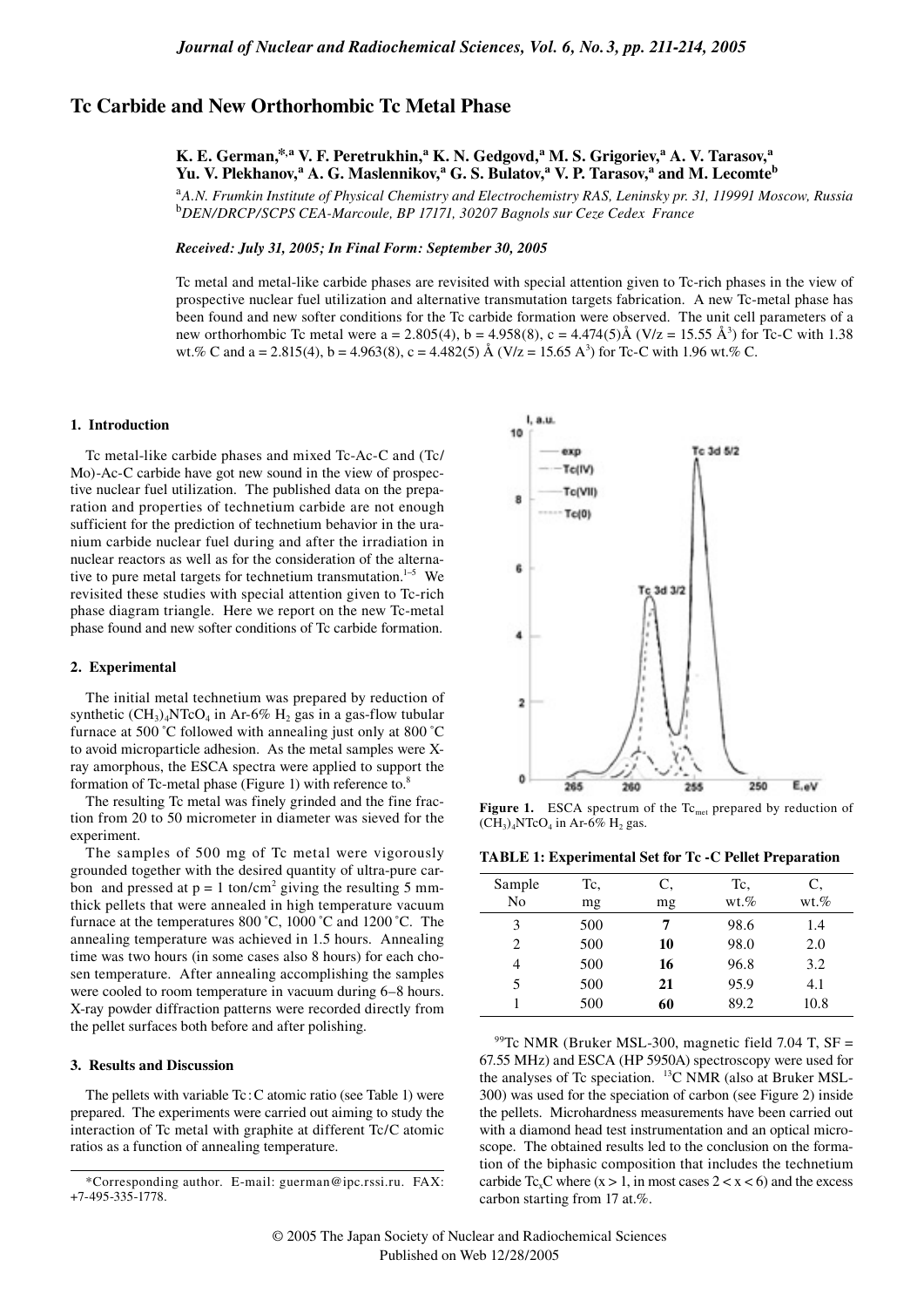

**Figure 2.** <sup>13</sup>C-NMR spectrum of the non-destructed pellet (sample 1,  $Tc$  :  $C = 1:1$ ) of technetium carbide with graphite.

In the range of low carbon concentrations (Tc-C mixtures of 1–2 wt.% C, 10 to 15 at.% C) at 800 °C the formation of newly found intermediate orthorhombic Tc metal was proved by X-ray powder diffraction analyses (see Figure 3). The unit cell parameters were a = 2.805(4), b = 4.958(8), c = 4.474(5) Å (V/z = 15.55 Å<sup>3</sup>) for Tc-C with 1.38 wt.% C and a = 2.815(4), b = 4.963(8), c = 4.482(5) Å (V/z = 15.65 Å<sup>3</sup>) for Tc-C with 1.96 wt.% C. The parameters of Tc could be explained by orthorhombic distortion of the well known *hcp* Tc metal structure  $a_1 = a$ ,  $b = a_2 \sqrt{3}$ , c = c as shown at Figure 4.

The formation of similar phases most probably has taken place under conditions used in references,<sup>2, 4</sup> but the distortion of the lattice parameters determined in these references for the Tc-rich phases were very much different one from another and in fact erroneous, although the parameters reported in the same references for the cubic technetium carbide and for Tc-U-C carbide phases were correct (see also the discussion in).<sup>9</sup>

This research shows that technetium carbide is being formed somewhat easier if compared to previously known data, $2,4$  indicating that its formation in the spent uranium carbide nuclear fuel is quite possible.



Figure 3. X-ray Diffraction spectra of pellets Tc-C annealed for 8 hours at 800 °C:  $A - 1.38$  wt.% C;  $B - 1.96$  wt.% C.



Figure 4. Transformation of the initial *hcp* Tc metal cell to the new orthorhombic cell :  $a_1=a$ ,  $b=a_2\sqrt{3}$ ,  $c=c$ .

The *fcc* Tc carbide phase is defective in carbon. Some estimates of the boundary frames of Tc carbide composition were obtained indicating the upper limiting ratio of about  $Tc$  :  $C = (5$  $\pm$  0.5): 1 although the exact composition of Tc carbide could be further précised.

The X ray diffraction study proved the formation of cubic phase with a = 3.98 Å (Fm3m) in the interval of Tc: C ratios from  $1:1$  to  $5:1$ . The cubic Tc carbide phase was observed already at  $T = 800 \degree C$  indicating that the conditions for its preparation could be much softer compared to that reported in. $2,4$ 

Micro-hardness of Tc carbide depends on the C content and the temperature of preparation, and it is by the factor of  $2-2.5$ 

**TABLE 2: Micro-hardness Measurements and X-ray Diffraction Tests for the Second Experimental Set for Tc -C Pellet Preparation (Tc mass was 500 mg in each pellet)**

| C,<br>Samp.<br>N <sub>0</sub><br>mg |    | C, wt. % | Results of physical tests (X-ray powder diffraction, cell determination,<br>microhardness measurements) made after annealing at |                                                                                                             |                                                                                                           |  |  |  |
|-------------------------------------|----|----------|---------------------------------------------------------------------------------------------------------------------------------|-------------------------------------------------------------------------------------------------------------|-----------------------------------------------------------------------------------------------------------|--|--|--|
|                                     |    | 800 °C   | 1000 °C                                                                                                                         | 1200 °C                                                                                                     |                                                                                                           |  |  |  |
| 3                                   | 7  | 1.4      | $Tc_{\text{met}}$ , ortho, $\uparrow V$ ,<br>$H = 278$ kg/mm <sup>2</sup>                                                       | $Tc_{\text{met}}$ , hexag., $\uparrow$ V,<br>$H = 255$ kg/mm <sup>2</sup>                                   | $Tc_{\text{met}}$ , hexag., $\uparrow$ V,<br>$H = 476$ kg/mm <sup>2</sup>                                 |  |  |  |
| $\mathfrak{D}_{\mathfrak{p}}$       | 10 | 2.0      | $Tc_{\text{met}}$ , ortho, $\uparrow V$ ,<br>$H = 304$ kg/mm <sup>2</sup>                                                       | $Tc_{\text{met}}$ , hexag., $\uparrow$ V,<br>$H = 284$ kg/mm <sup>2</sup>                                   | $Tc_{\text{met}}$ , hexag., $\uparrow$ V,<br>$H = 529$ kg/mm <sup>2</sup>                                 |  |  |  |
| 4                                   | 16 | 3.2      | $Tc_{\text{met}}$ , orto, $\uparrow V$ ,<br>$H = 324$ kg/mm <sup>2</sup>                                                        | $Tc_{met}$ , hexag., $\uparrow$ V,<br>$H = 281 \text{ kg/mm}^2$                                             | $Tc_{\text{met}}$ , hexag., $\uparrow$ V,<br>$H = 304$ kg/mm <sup>2</sup>                                 |  |  |  |
|                                     | 21 | 4.1      | $Tc_xC + C_x \sim V$ ,<br>Zone 1 : $H = 327$ kg/mm <sup>2</sup><br>Zone 2 : $H = 227$ kg/mm <sup>2</sup>                        | $Tc_{v}C + C_{v} \sim V$ .<br>Zone $1: H = 304$ kg/mm <sup>2</sup><br>Zone 2 : $H = 227$ kg/mm <sup>2</sup> | $Tc_{v}C + C_{v} \sim V$<br>Zone 1 : H = 461 kg/mm <sup>2</sup><br>Zone 2 : $H = 228$ kg/mm <sup>2</sup>  |  |  |  |
|                                     | 60 | 10.8     | $Tc_xC + C_x \sim V$ ,<br>Zone $1 : H = 320$ kg/mm <sup>2</sup><br>Zone 2 : $H = 228$ kg/mm <sup>2</sup>                        | $Tc_xC$ +C, $\sim$ V,<br>Zone $1 : H = 320$ kg/mm <sup>2</sup><br>Zone 2 : $H = 228$ kg/mm <sup>2</sup>     | $Tc_xC + C$ , $\sim$ V,<br>Zone 1 : $H = 470$ kg/mm <sup>2</sup><br>Zone 2 : $H = 227$ kg/mm <sup>2</sup> |  |  |  |

• V = Unit cell volume/Z; ↑V : specific unit cell volume per atom increases, ~V : specific unit cell volume is steady

 $\bullet$  H = microHardness.

• Tc<sub>met</sub> : metal Tc is formed, ortho : orthorhombic Tc metal phase, hexag.: *hcp* Tc metal

•  $Tc_xC + C$ : a mixture of Tc carbide and graphite is present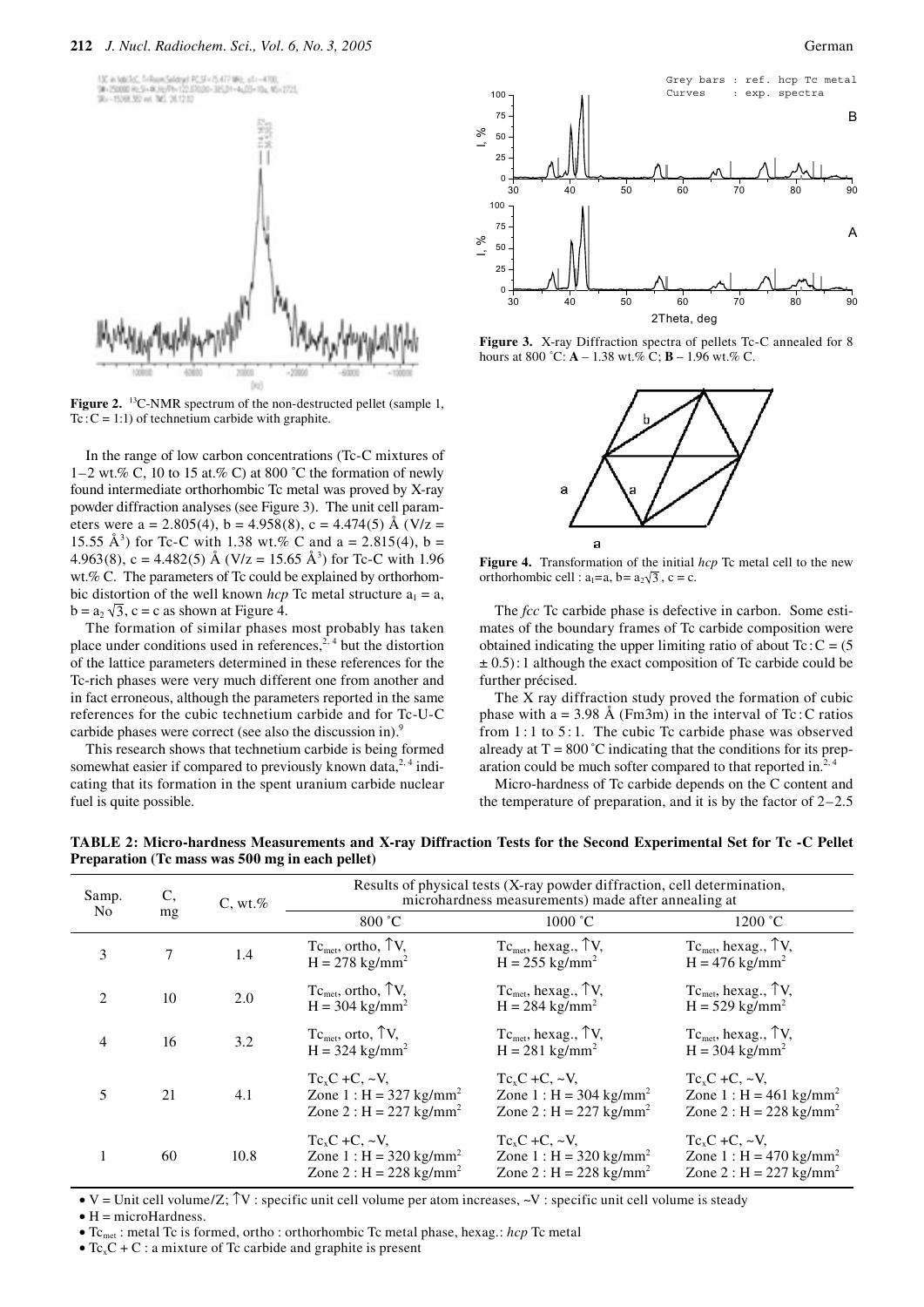

**Figure 5.** Experimental X-ray diffraction pattern of Tc metal annealed with 50 at.% C at 1150 °C for 8 hours (*fcc* TcC<sub>*I-x* produced</sub> + C<sub>*x* rest).</sub>



Figure 6. Tc metal/Tc carbide specific cell volume (V/z, per 1 Tc atom) as a function of C content.

higher compared to the micro-hardness of pure technetium metal and of newly found orthorhombic Tc metal phase (see Table 2).

Microanalyses of the polished section indicate the presence of two phases: 1) the white phase presents a carbon-defective technetium carbide Tc<sub>x</sub>C where (x > 1, presumably (2 < x < 6) while the black phase is non-reacted carbon. The X-ray pattern supported the presence of these two phases (Figure 5).

The microhardness measurements at the white parts of the pellet the 17–22% increase in comparison with *hcp-*technetium metal foil, while the microhardness measurements at black sites were characteristic of pure carbon.

Tc metal specific cell volume (per 1 Tc atom) increases by  $\sim$ 10% with the increase in C content from 1 to 20% and then presents a steady value (Figure 6). This is an important input data for the design of the more stable phases for the further researches.

Analogous tests were carried out with Re metal. No changes were observed in the structure of hexagonal Re-pattern, in good agreement with<sup>7</sup> and the higher melting temperature of Re-metal ( $\sim$ 3180.0 °C  $\sim$  3453.15 °K) compared to Tc melting temperature (2157 ˚C, modern values for the melting points are used, the corrected melting point for technetium becomes 2430 ˚K. The peak of non-reacted graphite was also present in the X-ray pattern of Re-C mixture.

The attempts were undertaken to characterize the samples of technetium carbide with <sup>99</sup>Tc-NMR and <sup>13</sup>C-NMR methods, the spectra were recorded at the non-destructed pellets. The <sup>99</sup>Tc – NMR spectrum of the Tc:  $C = 1:1$  sample was of medium quality and was roughly characterized with Knight shift of 1570 ppm (with reference to  $0.1$  M KTcO<sub>4</sub> solution). This Knight shift is quite different from the one observed in pure Tc metal.<sup>10</sup>

The 13C-NMR spectrum of non-destructed pellet No 1 (with the ratio Tc:  $C = 1:1$ ) (see Figure 2) gave evidence for the presence of intensive peak of non-reacted graphite at 114.16 ppm and a shoulder at 36.52 ppm that is attributed to the carbon present in the technetium carbide matrix.

Our findings are in good agreement with the predicted phase Tc-C diagram in, $<sup>1</sup>$  that was based on the experimental results</sup> from<sup>2−5</sup> and taking into account the results of calculating the



**Figure 7.** Typical model for *fcc*  $(a = 3.98 \text{ Å})$  virtual Tc metal 42atomic cluster filled with 7 carbon atoms.

liquidus of graphite in the Tc-C systems.

The Tc alloy with 17.5% (at.) C in the cast and annealed at 1400 °C according to<sup>4</sup> and at 1150 °C according to<sup>6</sup> conditions had always a single-phase for structure of the metallic sub-lattice with the lattice periods close to 3.98(2)  $\AA$  and  $V/z = 15.76$  $\AA^3$  (Figure 6). This phase can be regarded as a virtual modification of cubic technetium metal stabilized with carbon or a technetium carbide with the cubic lattice of the NaCl type (δphase) defective in carbon.

#### **4. Quantum Chemical Study**

To analyze the stability of phases in Tc-C system the calculation was carried out by the non-empiric quantum chemistry method  $X_{\alpha}$ DV using the program DVSCAT. Two cluster models with 18 and 42 metal atoms were studied (the latter presented at the Figure 7). The calculation results are given in the Tables 3 and 4. The difference of  $y-y_{(0)} = (I_B(T_{c_x}C) - I_B(T_{c_{metal}}))$ , where  $I_B$ –bounding index, was found to be the most sensitive parameter for the description of the cluster stability. These calculations were supported with the graphical analyses at Figure 8, where zero line corresponds to pure metal cluster, positive  $\Delta I_B$  values correspond to the increase in stability relative to Tc metal, while the negative values – to the decrease in cluster stability. Although the experimental data were also approximated with a polynomial line (dotted), only qualitative sense was attributed to that dotted line without any special consideration. Both the calculations and the Figure 8 gave the evidence that:

- 1) small amounts of carbon atoms addition  $(1-10 \text{ at.}\%)$  result in the important increase of the cluster stability;
- 2) the tendency of decrease in Tc carbide stability with an increase of carbon content starts at least at 12% of C;
- 3) the latter tendency is not monotonic but is characterized with *sine*-type dependency, the last stable maximum being close to 17% C that corresponds to  $Tc_{42}C_7$  in the frame of our model or to  $Tc_6C$  in general infinite mode. The composite with 26% C has much less probability and could doubtfully be formed as also reported at.<sup>6</sup>

In conclusion these researches showed that technetium carbide is being formed much easier compared to previous data most probably due to the formation of newly observed intermediate orthorhombic Tc metal phase. Its formation in the spent carbide nuclear fuel became quite possible and would result in important increase in specific cell volume and hence - in the specific fuel volume.

## **5. Conclusions**

1. A new Tc-metal phase has been found and new softer conditions for the Tc carbide formation were observed. The unit cell parameters of a new orthorhombic Tc metal were a =